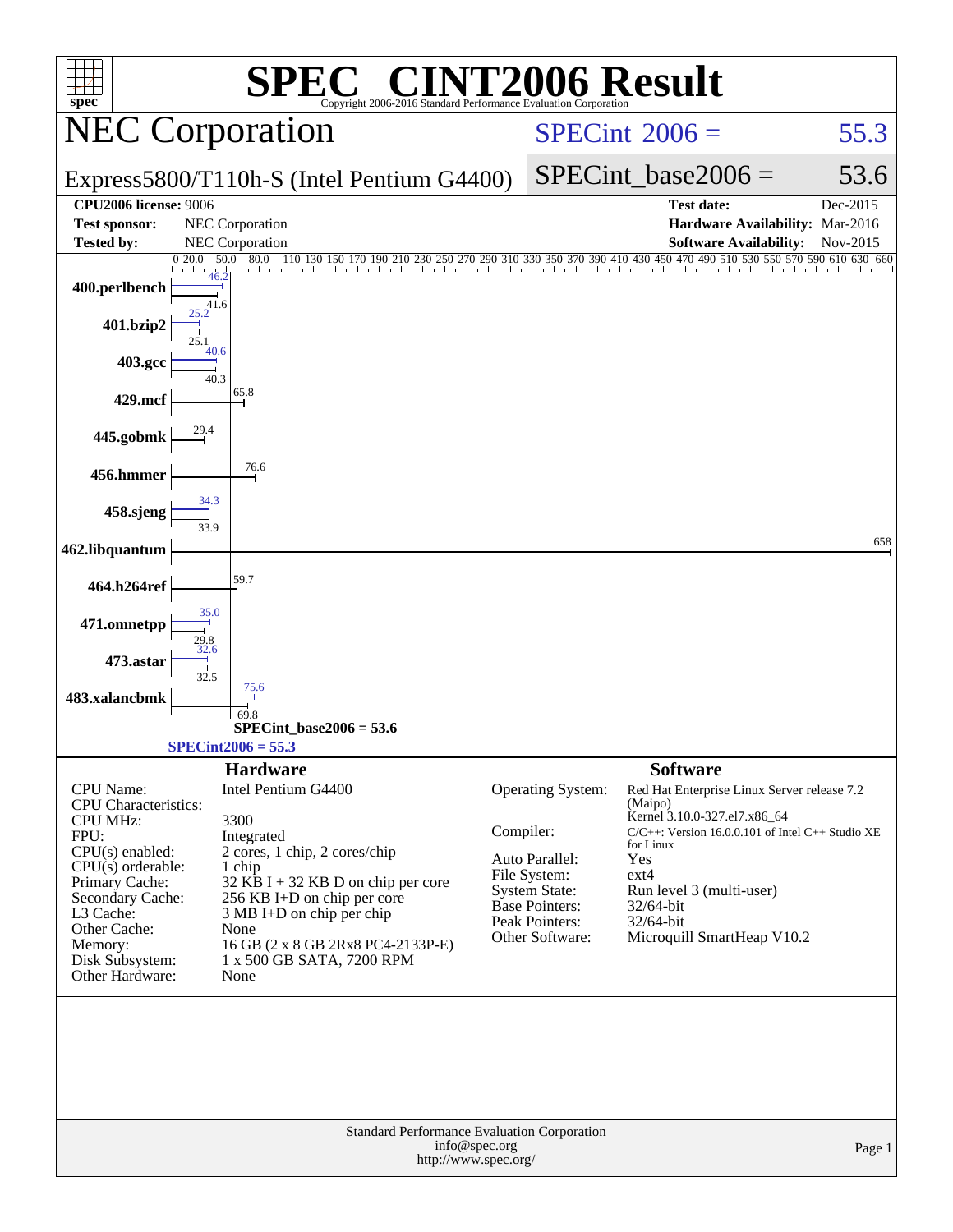

# NEC Corporation

### $SPECint2006 = 55.3$  $SPECint2006 = 55.3$

Express5800/T110h-S (Intel Pentium G4400)

 $SPECTnt\_base2006 = 53.6$ 

#### **[CPU2006 license:](http://www.spec.org/auto/cpu2006/Docs/result-fields.html#CPU2006license)** 9006 **[Test date:](http://www.spec.org/auto/cpu2006/Docs/result-fields.html#Testdate)** Dec-2015

**[Test sponsor:](http://www.spec.org/auto/cpu2006/Docs/result-fields.html#Testsponsor)** NEC Corporation **[Hardware Availability:](http://www.spec.org/auto/cpu2006/Docs/result-fields.html#HardwareAvailability)** Mar-2016 **[Tested by:](http://www.spec.org/auto/cpu2006/Docs/result-fields.html#Testedby)** NEC Corporation **[Software Availability:](http://www.spec.org/auto/cpu2006/Docs/result-fields.html#SoftwareAvailability)** Nov-2015

#### **[Results Table](http://www.spec.org/auto/cpu2006/Docs/result-fields.html#ResultsTable)**

|                  |                |       | <b>Base</b>    |              |                |       | <b>Peak</b>                                                                                              |              |                |              |                |              |
|------------------|----------------|-------|----------------|--------------|----------------|-------|----------------------------------------------------------------------------------------------------------|--------------|----------------|--------------|----------------|--------------|
| <b>Benchmark</b> | <b>Seconds</b> | Ratio | <b>Seconds</b> | <b>Ratio</b> | <b>Seconds</b> | Ratio | <b>Seconds</b>                                                                                           | <b>Ratio</b> | <b>Seconds</b> | <b>Ratio</b> | <b>Seconds</b> | <b>Ratio</b> |
| 400.perlbench    | 234            | 41.7  | 235            | 41.5         | 235            | 41.6  | 211                                                                                                      | 46.2         | 212            | 46.1         | 211            | 46.2         |
| 401.bzip2        | 385            | 25.1  | 386            | 25.0         | 384            | 25.1  | 383                                                                                                      | 25.2         | 383            | 25.2         | 381            | 25.3         |
| $403.\text{gcc}$ | 200            | 40.3  | 200            | 40.2         | 200            | 40.3  | 198                                                                                                      | 40.6         | 198            | 40.6         | 198            | 40.6         |
| $429$ .mcf       | 141            | 64.6  | 138            | 66.2         | 139            | 65.8  | 141                                                                                                      | 64.6         | 138            | 66.2         | 139            | 65.8         |
| $445$ .gobmk     | 357            | 29.4  | 357            | 29.4         | 357            | 29.4  | 357                                                                                                      | 29.4         | 357            | 29.4         | 357            | 29.4         |
| 456.hmmer        | 122            | 76.4  | 122            | 76.7         | 122            | 76.6  | 122                                                                                                      | 76.4         | 122            | 76.7         | 122            | 76.6         |
| $458$ .sjeng     | 357            | 33.9  | 357            | 33.9         | 357            | 33.9  | 352                                                                                                      | 34.3         | 352            | 34.3         | 352            | 34.3         |
| 462.libquantum   | 31.5           | 658   | 31.5           | 658          | 31.5           | 658   | 31.5                                                                                                     | 658          | 31.5           | 658          | 31.5           | 658          |
| 464.h264ref      | 371            | 59.7  | 371            | 59.7         | 370            | 59.8  | 371                                                                                                      | 59.7         | 371            | 59.7         | 370            | 59.8         |
| $ 471$ .omnetpp  | 209            | 29.9  | 210            | 29.8         | 210            | 29.7  | 178                                                                                                      | 35.1         | 178            | 35.0         | 178            | 35.0         |
| $473$ . astar    | 215            | 32.6  | 216            | 32.5         | 216            | 32.5  | 216                                                                                                      | 32.6         | 215            | 32.6         | 215            | 32.6         |
| 483.xalancbmk    | 98.9           | 69.8  | 98.9           | 69.8         | 99.0           | 69.7  | 91.2                                                                                                     | 75.6         | 91.3           | 75.6         | 91.3           | 75.6         |
|                  |                |       |                |              |                |       | Results appear in the order in which they were run. Bold underlined text indicates a median measurement. |              |                |              |                |              |

#### **[Submit Notes](http://www.spec.org/auto/cpu2006/Docs/result-fields.html#SubmitNotes)**

The config file option 'submit' was used.

#### **[Operating System Notes](http://www.spec.org/auto/cpu2006/Docs/result-fields.html#OperatingSystemNotes)**

Stack size set to unlimited using "ulimit -s unlimited"

#### **[Platform Notes](http://www.spec.org/auto/cpu2006/Docs/result-fields.html#PlatformNotes)**

 BIOS Settings: Power Management Policy: Custom Energy Performance: Performance

#### **[General Notes](http://www.spec.org/auto/cpu2006/Docs/result-fields.html#GeneralNotes)**

Environment variables set by runspec before the start of the run:  $KMP_A$ FFINITY = "granularity=fine, scatter" LD\_LIBRARY\_PATH = "/home/cpu2006/libs/32:/home/cpu2006/libs/64:/home/cpu2006/sh" OMP\_NUM\_THREADS = "2"

 Binaries compiled on a system with 1x Intel Core i5-4670K CPU + 32GB memory using RedHat EL 7.1 Transparent Huge Pages enabled with: echo always > /sys/kernel/mm/transparent\_hugepage/enabled

> Standard Performance Evaluation Corporation [info@spec.org](mailto:info@spec.org) <http://www.spec.org/>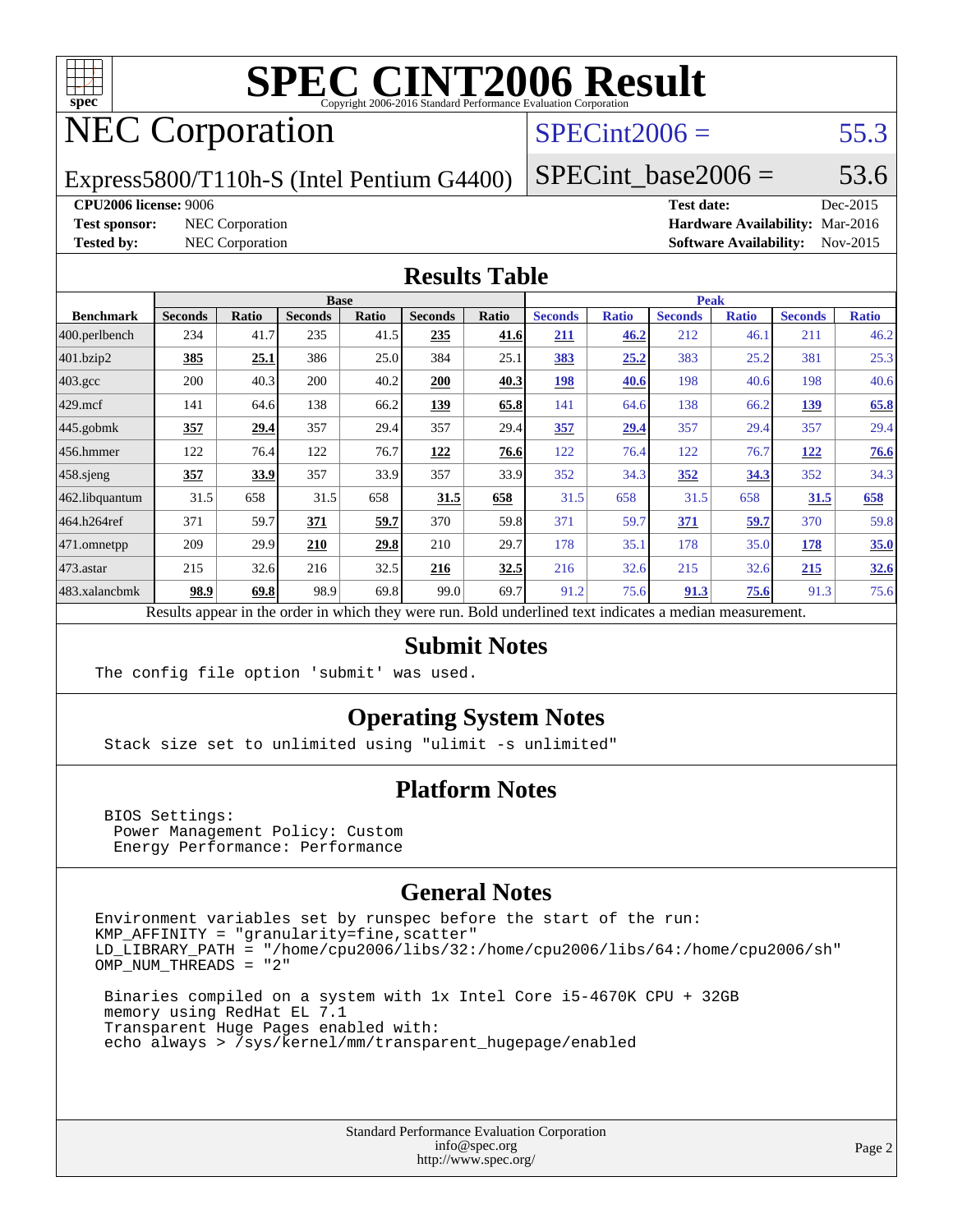| ÷<br>۳<br>۱)<br>z |  |  |  |  |  |  |  |  |
|-------------------|--|--|--|--|--|--|--|--|

# NEC Corporation

 $SPECint2006 = 55.3$  $SPECint2006 = 55.3$ 

Express5800/T110h-S (Intel Pentium G4400)

#### **[CPU2006 license:](http://www.spec.org/auto/cpu2006/Docs/result-fields.html#CPU2006license)** 9006 **[Test date:](http://www.spec.org/auto/cpu2006/Docs/result-fields.html#Testdate)** Dec-2015

**[Test sponsor:](http://www.spec.org/auto/cpu2006/Docs/result-fields.html#Testsponsor)** NEC Corporation **[Hardware Availability:](http://www.spec.org/auto/cpu2006/Docs/result-fields.html#HardwareAvailability)** Mar-2016

SPECint base2006 =  $53.6$ 

**[Tested by:](http://www.spec.org/auto/cpu2006/Docs/result-fields.html#Testedby)** NEC Corporation **[Software Availability:](http://www.spec.org/auto/cpu2006/Docs/result-fields.html#SoftwareAvailability)** Nov-2015

### **[Base Compiler Invocation](http://www.spec.org/auto/cpu2006/Docs/result-fields.html#BaseCompilerInvocation)**

[C benchmarks](http://www.spec.org/auto/cpu2006/Docs/result-fields.html#Cbenchmarks):  $\text{icc}$   $-\text{m64}$ 

[C++ benchmarks:](http://www.spec.org/auto/cpu2006/Docs/result-fields.html#CXXbenchmarks) [icpc -m64](http://www.spec.org/cpu2006/results/res2016q1/cpu2006-20160125-38940.flags.html#user_CXXbase_intel_icpc_64bit_fc66a5337ce925472a5c54ad6a0de310)

#### **[Base Portability Flags](http://www.spec.org/auto/cpu2006/Docs/result-fields.html#BasePortabilityFlags)**

 400.perlbench: [-DSPEC\\_CPU\\_LP64](http://www.spec.org/cpu2006/results/res2016q1/cpu2006-20160125-38940.flags.html#b400.perlbench_basePORTABILITY_DSPEC_CPU_LP64) [-DSPEC\\_CPU\\_LINUX\\_X64](http://www.spec.org/cpu2006/results/res2016q1/cpu2006-20160125-38940.flags.html#b400.perlbench_baseCPORTABILITY_DSPEC_CPU_LINUX_X64) 401.bzip2: [-DSPEC\\_CPU\\_LP64](http://www.spec.org/cpu2006/results/res2016q1/cpu2006-20160125-38940.flags.html#suite_basePORTABILITY401_bzip2_DSPEC_CPU_LP64) 403.gcc: [-DSPEC\\_CPU\\_LP64](http://www.spec.org/cpu2006/results/res2016q1/cpu2006-20160125-38940.flags.html#suite_basePORTABILITY403_gcc_DSPEC_CPU_LP64) 429.mcf: [-DSPEC\\_CPU\\_LP64](http://www.spec.org/cpu2006/results/res2016q1/cpu2006-20160125-38940.flags.html#suite_basePORTABILITY429_mcf_DSPEC_CPU_LP64) 445.gobmk: [-DSPEC\\_CPU\\_LP64](http://www.spec.org/cpu2006/results/res2016q1/cpu2006-20160125-38940.flags.html#suite_basePORTABILITY445_gobmk_DSPEC_CPU_LP64) 456.hmmer: [-DSPEC\\_CPU\\_LP64](http://www.spec.org/cpu2006/results/res2016q1/cpu2006-20160125-38940.flags.html#suite_basePORTABILITY456_hmmer_DSPEC_CPU_LP64) 458.sjeng: [-DSPEC\\_CPU\\_LP64](http://www.spec.org/cpu2006/results/res2016q1/cpu2006-20160125-38940.flags.html#suite_basePORTABILITY458_sjeng_DSPEC_CPU_LP64) 462.libquantum: [-DSPEC\\_CPU\\_LP64](http://www.spec.org/cpu2006/results/res2016q1/cpu2006-20160125-38940.flags.html#suite_basePORTABILITY462_libquantum_DSPEC_CPU_LP64) [-DSPEC\\_CPU\\_LINUX](http://www.spec.org/cpu2006/results/res2016q1/cpu2006-20160125-38940.flags.html#b462.libquantum_baseCPORTABILITY_DSPEC_CPU_LINUX) 464.h264ref: [-DSPEC\\_CPU\\_LP64](http://www.spec.org/cpu2006/results/res2016q1/cpu2006-20160125-38940.flags.html#suite_basePORTABILITY464_h264ref_DSPEC_CPU_LP64) 471.omnetpp: [-DSPEC\\_CPU\\_LP64](http://www.spec.org/cpu2006/results/res2016q1/cpu2006-20160125-38940.flags.html#suite_basePORTABILITY471_omnetpp_DSPEC_CPU_LP64) 473.astar: [-DSPEC\\_CPU\\_LP64](http://www.spec.org/cpu2006/results/res2016q1/cpu2006-20160125-38940.flags.html#suite_basePORTABILITY473_astar_DSPEC_CPU_LP64) 483.xalancbmk: [-DSPEC\\_CPU\\_LP64](http://www.spec.org/cpu2006/results/res2016q1/cpu2006-20160125-38940.flags.html#suite_basePORTABILITY483_xalancbmk_DSPEC_CPU_LP64) [-DSPEC\\_CPU\\_LINUX](http://www.spec.org/cpu2006/results/res2016q1/cpu2006-20160125-38940.flags.html#b483.xalancbmk_baseCXXPORTABILITY_DSPEC_CPU_LINUX)

#### **[Base Optimization Flags](http://www.spec.org/auto/cpu2006/Docs/result-fields.html#BaseOptimizationFlags)**

[C benchmarks](http://www.spec.org/auto/cpu2006/Docs/result-fields.html#Cbenchmarks):

[-xSSE4.2](http://www.spec.org/cpu2006/results/res2016q1/cpu2006-20160125-38940.flags.html#user_CCbase_f-xSSE42_f91528193cf0b216347adb8b939d4107) [-ipo](http://www.spec.org/cpu2006/results/res2016q1/cpu2006-20160125-38940.flags.html#user_CCbase_f-ipo) [-O3](http://www.spec.org/cpu2006/results/res2016q1/cpu2006-20160125-38940.flags.html#user_CCbase_f-O3) [-no-prec-div](http://www.spec.org/cpu2006/results/res2016q1/cpu2006-20160125-38940.flags.html#user_CCbase_f-no-prec-div) [-parallel](http://www.spec.org/cpu2006/results/res2016q1/cpu2006-20160125-38940.flags.html#user_CCbase_f-parallel) [-opt-prefetch](http://www.spec.org/cpu2006/results/res2016q1/cpu2006-20160125-38940.flags.html#user_CCbase_f-opt-prefetch) [-auto-p32](http://www.spec.org/cpu2006/results/res2016q1/cpu2006-20160125-38940.flags.html#user_CCbase_f-auto-p32)

[C++ benchmarks:](http://www.spec.org/auto/cpu2006/Docs/result-fields.html#CXXbenchmarks)

[-xSSE4.2](http://www.spec.org/cpu2006/results/res2016q1/cpu2006-20160125-38940.flags.html#user_CXXbase_f-xSSE42_f91528193cf0b216347adb8b939d4107) [-ipo](http://www.spec.org/cpu2006/results/res2016q1/cpu2006-20160125-38940.flags.html#user_CXXbase_f-ipo) [-O3](http://www.spec.org/cpu2006/results/res2016q1/cpu2006-20160125-38940.flags.html#user_CXXbase_f-O3) [-no-prec-div](http://www.spec.org/cpu2006/results/res2016q1/cpu2006-20160125-38940.flags.html#user_CXXbase_f-no-prec-div) [-opt-prefetch](http://www.spec.org/cpu2006/results/res2016q1/cpu2006-20160125-38940.flags.html#user_CXXbase_f-opt-prefetch) [-auto-p32](http://www.spec.org/cpu2006/results/res2016q1/cpu2006-20160125-38940.flags.html#user_CXXbase_f-auto-p32) [-Wl,-z,muldefs](http://www.spec.org/cpu2006/results/res2016q1/cpu2006-20160125-38940.flags.html#user_CXXbase_link_force_multiple1_74079c344b956b9658436fd1b6dd3a8a) [-L/sh -lsmartheap64](http://www.spec.org/cpu2006/results/res2016q1/cpu2006-20160125-38940.flags.html#user_CXXbase_SmartHeap64_ed4ef857ce90951921efb0d91eb88472)

#### **[Base Other Flags](http://www.spec.org/auto/cpu2006/Docs/result-fields.html#BaseOtherFlags)**

[C benchmarks](http://www.spec.org/auto/cpu2006/Docs/result-fields.html#Cbenchmarks):

403.gcc: [-Dalloca=\\_alloca](http://www.spec.org/cpu2006/results/res2016q1/cpu2006-20160125-38940.flags.html#b403.gcc_baseEXTRA_CFLAGS_Dalloca_be3056838c12de2578596ca5467af7f3)

### **[Peak Compiler Invocation](http://www.spec.org/auto/cpu2006/Docs/result-fields.html#PeakCompilerInvocation)**

[C benchmarks \(except as noted below\)](http://www.spec.org/auto/cpu2006/Docs/result-fields.html#Cbenchmarksexceptasnotedbelow):  $\text{icc}$  -m64

Continued on next page

Standard Performance Evaluation Corporation [info@spec.org](mailto:info@spec.org) <http://www.spec.org/>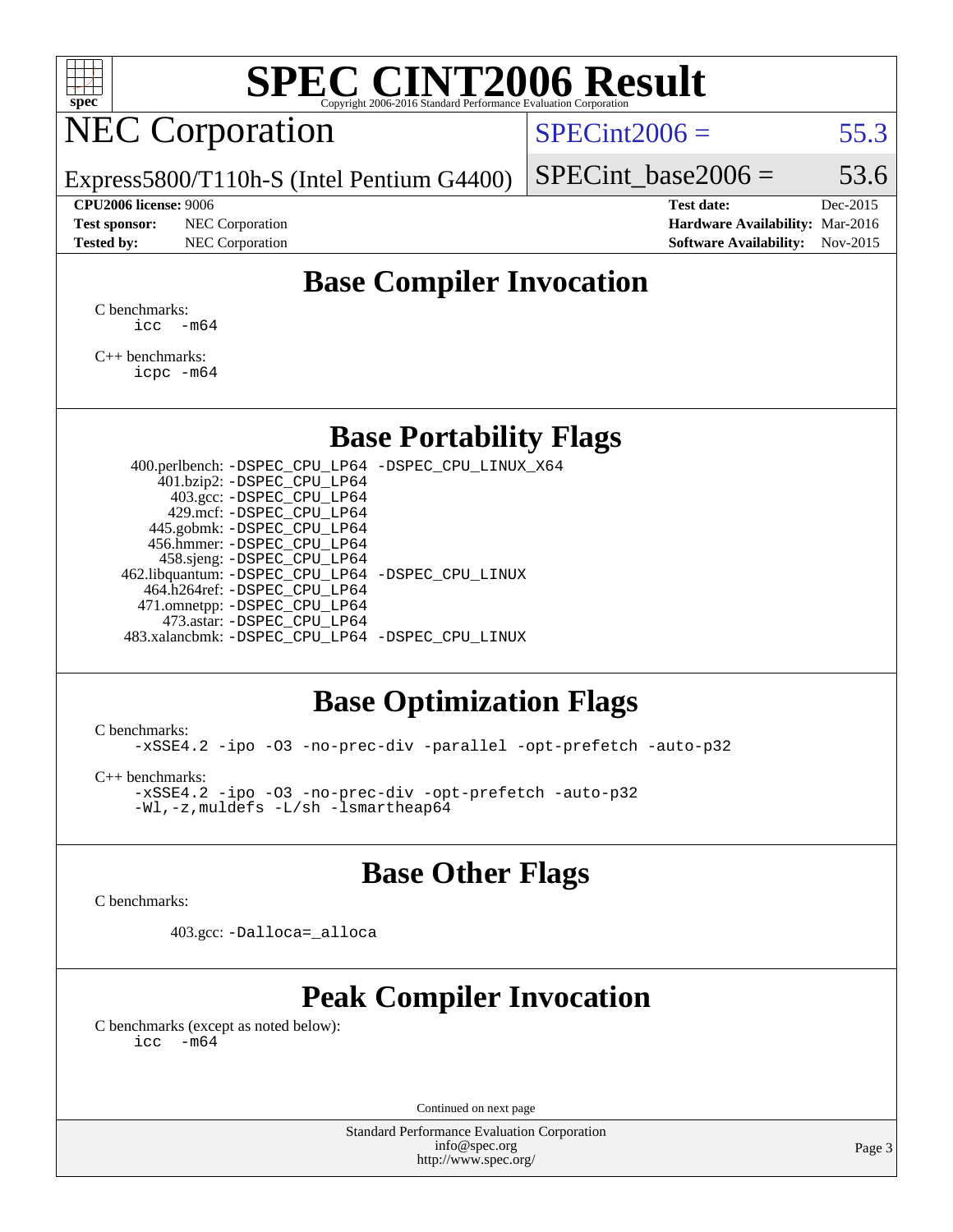

NEC Corporation

 $SPECint2006 = 55.3$  $SPECint2006 = 55.3$ 

Express5800/T110h-S (Intel Pentium G4400)

SPECint base2006 =  $53.6$ 

**[Test sponsor:](http://www.spec.org/auto/cpu2006/Docs/result-fields.html#Testsponsor)** NEC Corporation **NEC Corporation [Hardware Availability:](http://www.spec.org/auto/cpu2006/Docs/result-fields.html#HardwareAvailability)** Mar-2016

**[CPU2006 license:](http://www.spec.org/auto/cpu2006/Docs/result-fields.html#CPU2006license)** 9006 **[Test date:](http://www.spec.org/auto/cpu2006/Docs/result-fields.html#Testdate)** Dec-2015 [Tested by:](http://www.spec.org/auto/cpu2006/Docs/result-fields.html#Testedby) NEC Corporation **[Software Availability:](http://www.spec.org/auto/cpu2006/Docs/result-fields.html#SoftwareAvailability)** Nov-2015

# **[Peak Compiler Invocation \(Continued\)](http://www.spec.org/auto/cpu2006/Docs/result-fields.html#PeakCompilerInvocation)**

400.perlbench: [icc -m32 -L/opt/intel/compilers\\_and\\_libraries\\_2016/linux/compiler/lib/ia32\\_lin](http://www.spec.org/cpu2006/results/res2016q1/cpu2006-20160125-38940.flags.html#user_peakCCLD400_perlbench_intel_icc_e10256ba5924b668798078a321b0cb3f)

[C++ benchmarks \(except as noted below\):](http://www.spec.org/auto/cpu2006/Docs/result-fields.html#CXXbenchmarksexceptasnotedbelow)

[icpc -m32 -L/opt/intel/compilers\\_and\\_libraries\\_2016/linux/compiler/lib/ia32\\_lin](http://www.spec.org/cpu2006/results/res2016q1/cpu2006-20160125-38940.flags.html#user_CXXpeak_intel_icpc_b4f50a394bdb4597aa5879c16bc3f5c5)

473.astar: [icpc -m64](http://www.spec.org/cpu2006/results/res2016q1/cpu2006-20160125-38940.flags.html#user_peakCXXLD473_astar_intel_icpc_64bit_fc66a5337ce925472a5c54ad6a0de310)

### **[Peak Portability Flags](http://www.spec.org/auto/cpu2006/Docs/result-fields.html#PeakPortabilityFlags)**

 400.perlbench: [-D\\_FILE\\_OFFSET\\_BITS=64](http://www.spec.org/cpu2006/results/res2016q1/cpu2006-20160125-38940.flags.html#user_peakPORTABILITY400_perlbench_file_offset_bits_64_438cf9856305ebd76870a2c6dc2689ab) [-DSPEC\\_CPU\\_LINUX\\_IA32](http://www.spec.org/cpu2006/results/res2016q1/cpu2006-20160125-38940.flags.html#b400.perlbench_peakCPORTABILITY_DSPEC_CPU_LINUX_IA32) 401.bzip2: [-DSPEC\\_CPU\\_LP64](http://www.spec.org/cpu2006/results/res2016q1/cpu2006-20160125-38940.flags.html#suite_peakPORTABILITY401_bzip2_DSPEC_CPU_LP64) 403.gcc: [-DSPEC\\_CPU\\_LP64](http://www.spec.org/cpu2006/results/res2016q1/cpu2006-20160125-38940.flags.html#suite_peakPORTABILITY403_gcc_DSPEC_CPU_LP64) 429.mcf: [-DSPEC\\_CPU\\_LP64](http://www.spec.org/cpu2006/results/res2016q1/cpu2006-20160125-38940.flags.html#suite_peakPORTABILITY429_mcf_DSPEC_CPU_LP64) 445.gobmk: [-DSPEC\\_CPU\\_LP64](http://www.spec.org/cpu2006/results/res2016q1/cpu2006-20160125-38940.flags.html#suite_peakPORTABILITY445_gobmk_DSPEC_CPU_LP64) 456.hmmer: [-DSPEC\\_CPU\\_LP64](http://www.spec.org/cpu2006/results/res2016q1/cpu2006-20160125-38940.flags.html#suite_peakPORTABILITY456_hmmer_DSPEC_CPU_LP64) 458.sjeng: [-DSPEC\\_CPU\\_LP64](http://www.spec.org/cpu2006/results/res2016q1/cpu2006-20160125-38940.flags.html#suite_peakPORTABILITY458_sjeng_DSPEC_CPU_LP64) 462.libquantum: [-DSPEC\\_CPU\\_LP64](http://www.spec.org/cpu2006/results/res2016q1/cpu2006-20160125-38940.flags.html#suite_peakPORTABILITY462_libquantum_DSPEC_CPU_LP64) [-DSPEC\\_CPU\\_LINUX](http://www.spec.org/cpu2006/results/res2016q1/cpu2006-20160125-38940.flags.html#b462.libquantum_peakCPORTABILITY_DSPEC_CPU_LINUX) 464.h264ref: [-DSPEC\\_CPU\\_LP64](http://www.spec.org/cpu2006/results/res2016q1/cpu2006-20160125-38940.flags.html#suite_peakPORTABILITY464_h264ref_DSPEC_CPU_LP64) 471.omnetpp: [-D\\_FILE\\_OFFSET\\_BITS=64](http://www.spec.org/cpu2006/results/res2016q1/cpu2006-20160125-38940.flags.html#user_peakPORTABILITY471_omnetpp_file_offset_bits_64_438cf9856305ebd76870a2c6dc2689ab) 473.astar: [-DSPEC\\_CPU\\_LP64](http://www.spec.org/cpu2006/results/res2016q1/cpu2006-20160125-38940.flags.html#suite_peakPORTABILITY473_astar_DSPEC_CPU_LP64) 483.xalancbmk: [-D\\_FILE\\_OFFSET\\_BITS=64](http://www.spec.org/cpu2006/results/res2016q1/cpu2006-20160125-38940.flags.html#user_peakPORTABILITY483_xalancbmk_file_offset_bits_64_438cf9856305ebd76870a2c6dc2689ab) [-DSPEC\\_CPU\\_LINUX](http://www.spec.org/cpu2006/results/res2016q1/cpu2006-20160125-38940.flags.html#b483.xalancbmk_peakCXXPORTABILITY_DSPEC_CPU_LINUX)

### **[Peak Optimization Flags](http://www.spec.org/auto/cpu2006/Docs/result-fields.html#PeakOptimizationFlags)**

<http://www.spec.org/>

```
Standard Performance Evaluation Corporation
                                          info@spec.org
C benchmarks: 
     400.perlbench: -xSSE4.2(pass 2) -prof-gen:threadsafe(pass 1) -ipo(pass 2)
                -03(pass 2)-no-prec-div-par-num-threads=1(pass 1)
                -prof-use(pass 2) -opt-prefetch -ansi-alias
        401.bzip2: -xSSE4.2(pass 2) -prof-gen:threadsafe(pass 1) -ipo(pass 2)
                -O3(pass 2) -no-prec-div -par-num-threads=1(pass 1)
                -prof-use(pass 2) -auto-ilp32 -opt-prefetch -ansi-alias
          403.gcc: -xSSE4.2 -ipo -O3 -no-prec-div -inline-calloc
                -opt-malloc-options=3 -auto-ilp32
         429.mcf: basepeak = yes
       445.gobmk: basepeak = yes
       456.hmmer: basepeak = yes
         458.sjeng: -xSSE4.2(pass 2) -prof-gen:threadsafe(pass 1) -ipo(pass 2)
                -O3(pass 2) -no-prec-div(pass 2) -par-num-threads=1(pass 1)
                -prof-use(pass 2) -unroll4
                                        Continued on next page
```